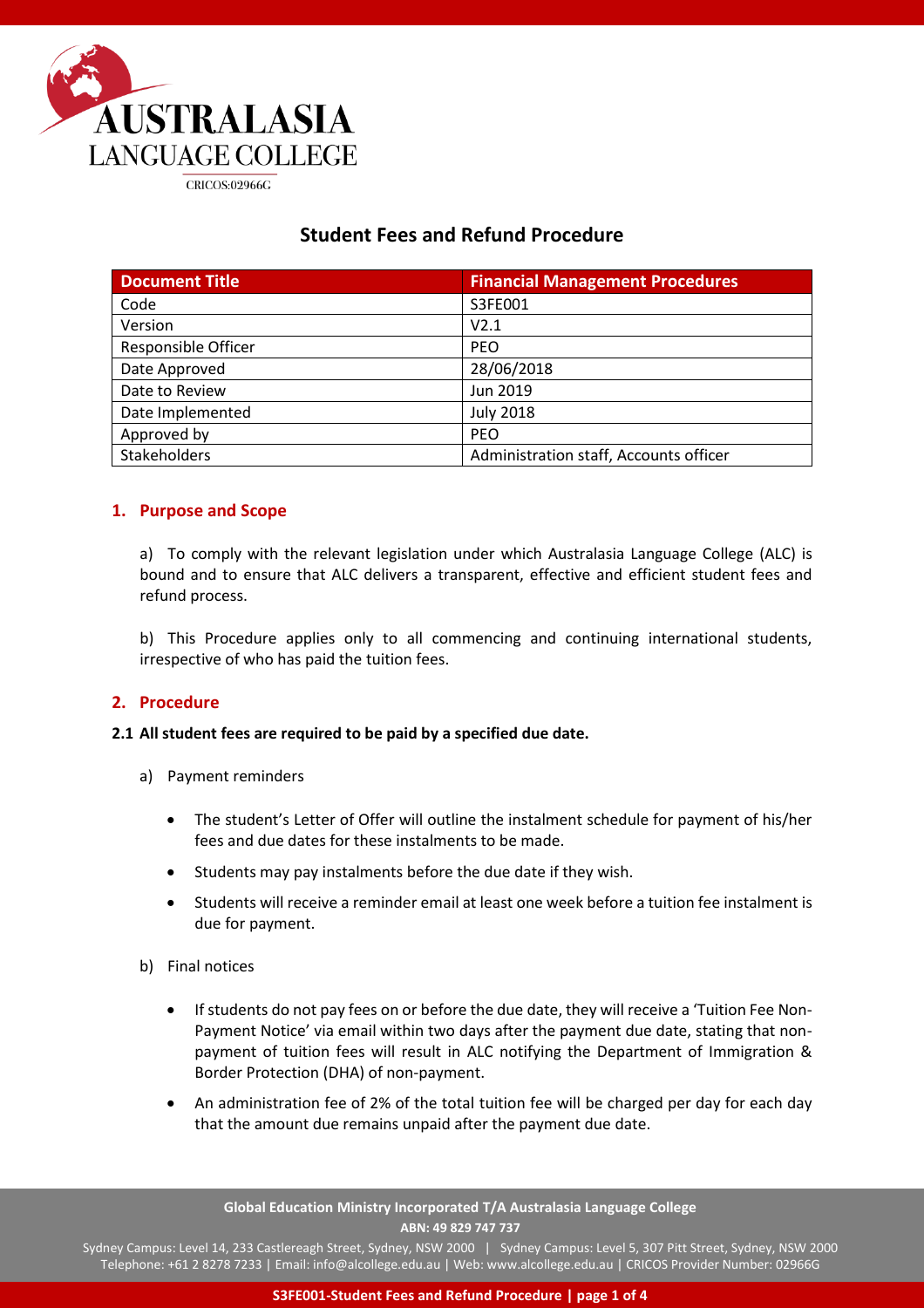

CRICOS:02966G

- c) Encumbrance
	- Where a student continues to have an outstanding tuition fee debt one week after the instalment due date, the student will receive a 'Notification of Intention to report to DHA' via email informing students of the ALC's intention to report them to DHA for breach of student visa conditions. Students have 20 days from the date of this notification to access the ALC's Student Complaints and Appeals Procedure.
	- The Director of Studies will contact the student to advise him/ her that he/she may not continue his/her studies until the all outstanding payments have been received by ALC.
	- For international students, cancellation of enrolment process will be in accordance with the ESOS Act and National Code. A cancellation of enrolment will be reported to DHA which may result in a cancellation of student visa.
	- If students have not accessed the ALC's Complaints and Appeals Procedure after this 20 day period, ALC will notify DHA of tuition fee non-payment via PRISMS. Students will receive a 'Notice of Reporting to DHA' via email informing them that they have been reported.

# **2.2 Full Refunds**

- All prepaid tuition fees, including fees paid to ALC and the student's primary provider, will be fully refunded less the enrolment fee if a new student application for a student visa is rejected by the Department of Home Affairs (DHA) or if ALC defaults on an offer of admission because it cannot provide the course to the student.
- There is no refund for any misrepresentation or fraud by the student or their agent when making an application to ALC or submitting an application for a student visa to DHA.

### **2.3 Refund of Tuition Fees: Partial or None**

- a) If ALC issues an offer on the basis of incorrect or incomplete information being supplied by the applicant/student or agent, the offer will be withdrawn, and any refund will be at ALC's discretion based on the extent of the incorrect or incomplete information.
- b) Where a new student, after accepting an offer of a place, gives written notice more than 28 days before course commencement, of an inability to commence the course, 70% of the tuition fees for that trimester are refundable.
- c) Where a new student, after accepting an offer of a place, gives written notice 28 days or less before course commencement, of an inability to commence the course, 50% of the tuition fees for that trimester are refundable.
- d) If a student has been refused a visa (student default), but has already commenced their course, non-tuition only fees will be refunded. Tuition fees will be refunded from the day of the student default as per Section 7 ESOS (Calculation of Refund) Specification, 2014.
- e) No refund will be given to any student who cancels once a course has commenced.

**Global Education Ministry Incorporated T/A Australasia Language College ABN: 49 829 747 737**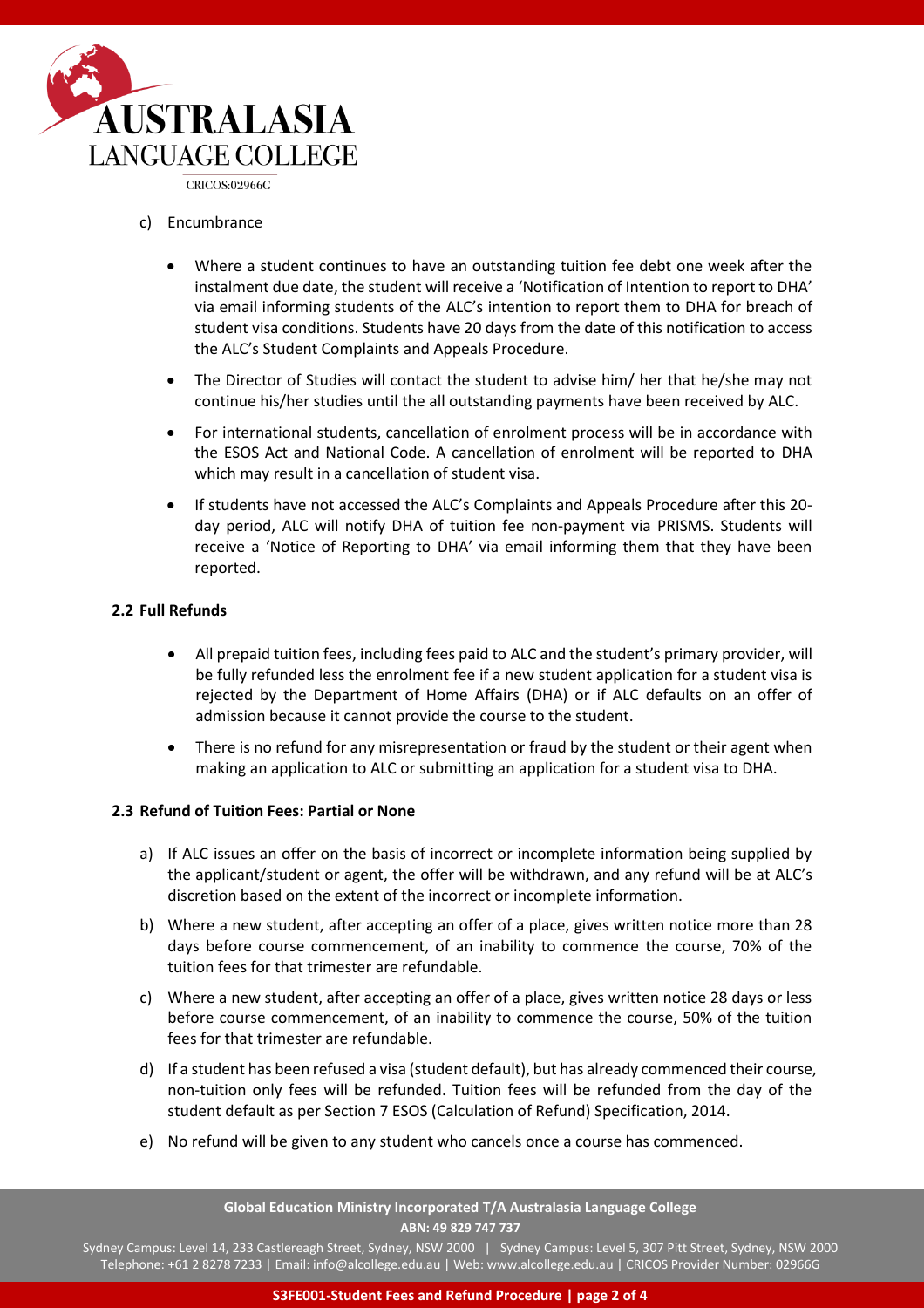

CRICOS:02966G

f) No refund will be given to any student who breaches their visa conditions or fails to meet course requirements

#### **2.4 Other circumstances where no refund will be provided**

- a) A refund will not be provided where the student has had their enrolment terminated due to either academic or student behavioural misconduct as specified in the Student Code of Conduct for the study period in which the misconduct occurred.
- b) A refund will not be considered after enrolments are terminated due to non-payment of tuition fees.
- c) Students may access ALC Complaints & Appeals Procedure process if they wish to contest ALC's decision not to provide a refund.

#### **2.5 Suspension**

- a) A suspension request is when a student has already commenced their studies, and then wish to stop their studies for a period of time. A suspension, if granted, will result in the student's course completion date being moved to a date later than the original completion date.
- b) A suspension request will only be granted in Compassionate and Compelling Circumstances.
	- Serious illness or injury, where a medical certificate states that the student was unable to attend classes Bereavement of close family members such as parents or grandparents (Where possible a death certificate should be provided)
	- Major political upheaval or natural disaster in the home country requiring emergency travel and this has impacted on the student's studies; or
	- A traumatic experience which could include:
		- $\triangleright$  Involvement in, or witnessing of a serious accident; or
		- $\triangleright$  Witnessing or being the victim of a serious crime, and this has impacted on the student (these cases should be supported by police or psychologists' reports)
- c) If a student request for a suspension has been approved, no refund of tuition fees will be given for the weeks during the suspension period, if the student has paid for those weeks of study in advance.

### **2.6 Deferral**

- a) A student may request a temporary deferment to his or her enrolment on the grounds of compassionate or compelling circumstances.
- b) Students who wish to defer their commencement of studies need to make an application for a deferral using the College's Enrolment Variation. ALC may reject the application if there is

**Global Education Ministry Incorporated T/A Australasia Language College ABN: 49 829 747 737**